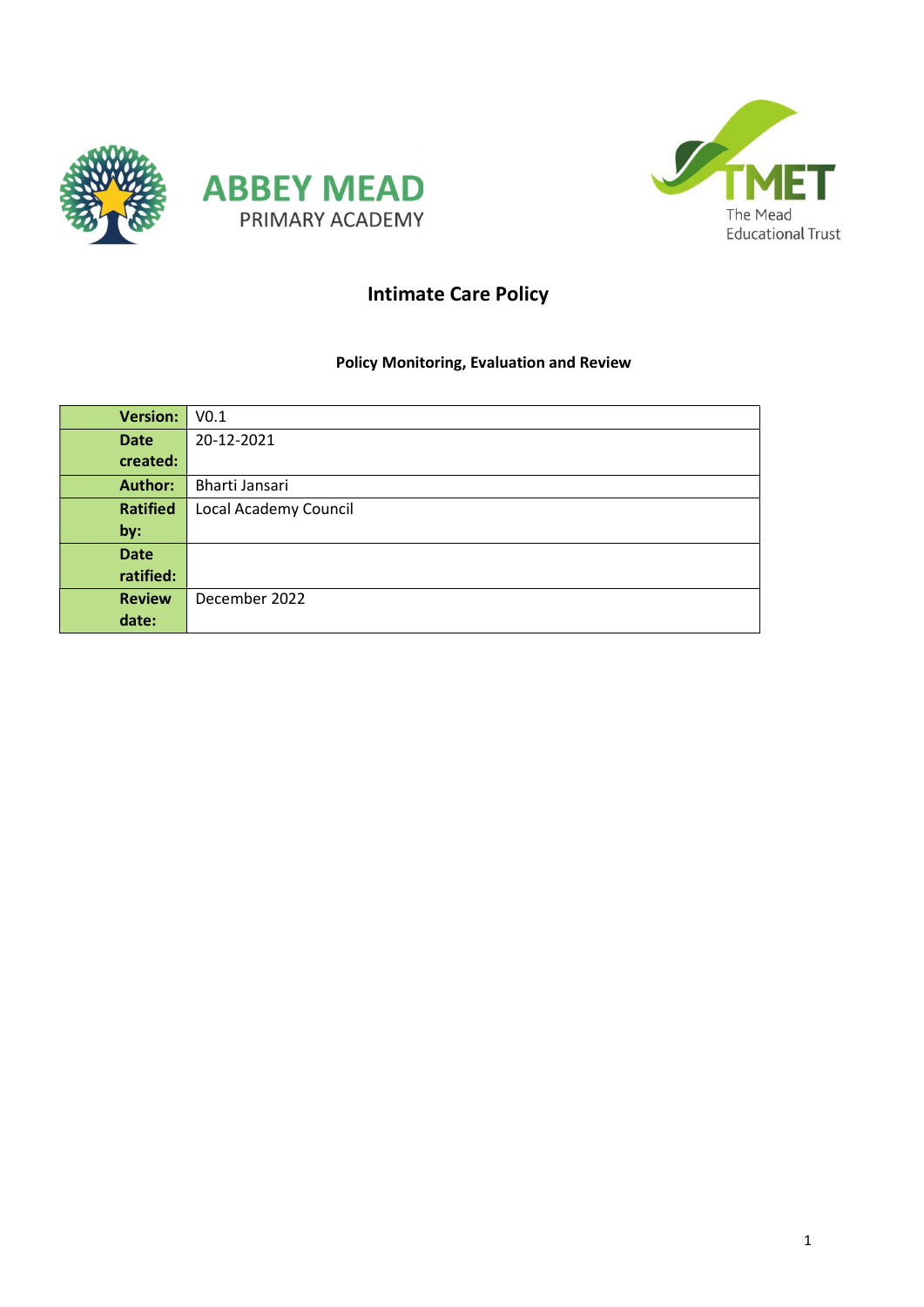## Aim

The aim of this policy is to set out clear guidance in terms of acceptable practice on occasions when intimate care is carried out by staff.

We aim:

- To provide guidance and reassurance to staff and parent/s
- To safeguard the dignity, rights and well-being of children
- To assure parents that staff are knowledgeable about intimate care and that their individual needs and concerns are taken into account

# Statement of Intent

Abbey Primary School is committed to ensuring that all staff responsible for the intimate care of children will undertake their duties in a professional manner at all times. We recognise that there is a need to treat all children with respect when intimate care is given. No child should be attended to in a way that causes distress, embarrassment or pain. The Intimate Care Policy and Guidelines regarding children have been developed to safeguard children and staff. They apply to everyone involved in the intimate care of children.

Please note: The term parent/s is used to refer to parents, carers and legal guardians.

## Definition of Intimate Care

Intimate care is any care which involves washing, touching or carrying out an invasive procedure (such as cleaning up after a child has soiled him/herself), that most children can carry out for themselves, but with which some are unable to do due to physical disability, special educational needs associated with learning difficulties, medical needs or needs arising from the child's stage of development.

Care may involve help with drinking, eating, dressing and toileting. Help may also be needed with changing colostomy bags and other such equipment. It may also require the administration of an insulin injection, epi-pen or rectal medication.

In most cases intimate care will involve procedures to do with personal hygiene and the cleaning of equipment associated with the process. In the case of a specific medical procedure only a person suitably trained and assessed as competent will undertake the procedure. Any additional training will be provided by the school.

## **Principles**

#### Best Practice in long-term intimate care:

The management of all children with intimate care needs will be carefully planned. The child who requires intimate care is treated with respect at all times; the child's welfare and dignity is of paramount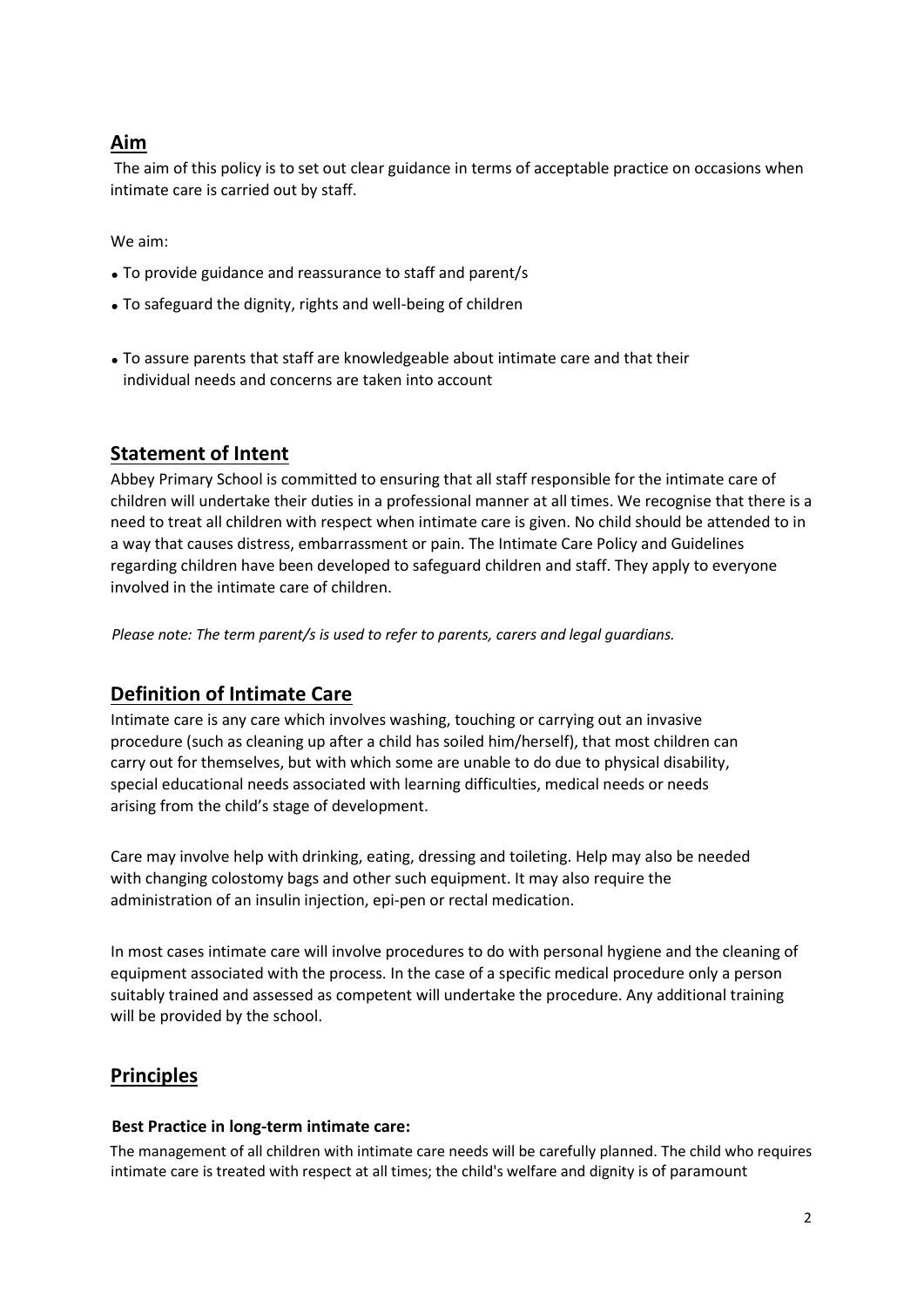importance. Staff who provide intimate care are trained to do so (including Child Protection and Moving and Handling).

Staff will encourage each child to do as much for him/herself as he/she can. This may mean, for example, giving the child responsibility for washing themselves.

In the case of long-term intimate care, Individual intimate care plans will be drawn up for particular children as appropriate to suit the circumstances of the child.

Each child's right to privacy will be respected. Careful consideration will be given to each child's situation to determine how many staff might need to be present when a child is toileted. Where possible one child will be catered for by one trained adult, unless there is a sound reason for having more adults present. If this is the case, the reasons will be clearly documented.

Intimate care arrangements will be discussed with parents/carers on a regular basis and recorded on the child's intimate care plan. The needs and wishes of children and parents will be taken into account wherever possible within the constraints of staffing and equal opportunities legislation.

#### Writing an Intimate Care Plan

Where a routine procedure is required an intimate care plan should be agreed in discussion with the child, school staff, parents and relevant health personnel. The plan should be signed

by all who contribute and reviewed on an agreed basis. In developing the plan the following should be considered;

a) Whole School implications

- The importance of working towards independence
- Arrangements for home-school transport, sports day, school performances, examinations, school trips, swimming, etc.
- Ensure that there is enough stock of equipment and medication (within date) such as nappies.
- Who will substitute in the absence of the appointed person.

#### b) Classroom management

- The child's seating arrangements in class
- A system for the child to leave class without disruption to the lesson
- Avoidance of missing the same lesson all year due to medical routines
- Awareness of a child's discomfort which may affect learning
- Implications for PE e.g., discreet clothing, additional time for changing
- Strategies for dealing with pressure from peers.e.g. teasing/bullying particularly if the child has an odour

All plans will be clearly recorded to ensure clarity of expectation, roles and responsibilities. They will reflect all methods of communication including emergency procedures between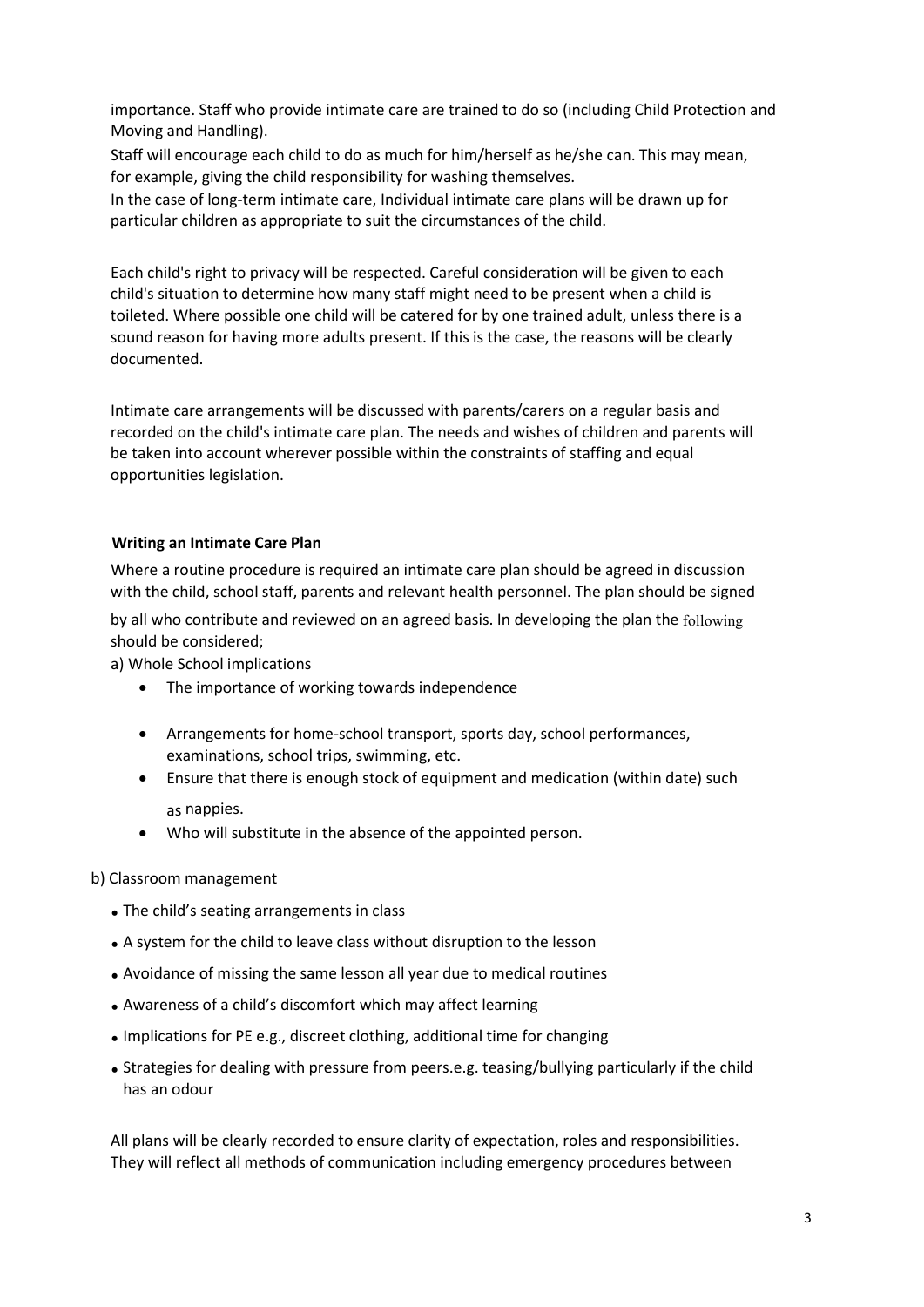home, school and the medical service. A procedure will also be included to explain how concerns arising from the intimate care process will be dealt with.

All intimate care plans will be reviewed termly by the school and nurse where appropriate.

## Working with Parents

Partnership with parents is an important principle for the Abbey Mead Primary academy and is particularly necessary in relation to children needing intimate care. Much of the information required to make the process of intimate care as comfortable as possible is available from parents, including knowledge and understanding of any religious/cultural sensitivities. Prior permission must be obtained from parents before Intimate care procedures are carried out.

Parents are encouraged and empowered to work with staff to ensure their child's needs are identified, understood and met. This will include involvement with Pupil Outcomes Plans, Health Care plans and any other plans which identify the support of intimate care where appropriate.

### Links with other agencies

We work towards improving and building links with other agencies which enable the school-based plans to take account of the knowledge, skills and expertise of other professionals and ensure the child's wellbeing and development remains paramount. The school nurse is informed of all children requiring intimate care and provide training to enable the school to fully meet individual needs where appropriate.

## Best Practise in short-term intimate care

Occasionally it is necessary to care for children who have soiled themselves or who require 'single incident' intimate care. The procedures for this remain the same as for long-term intimate  $_{\rm care}$  with the following exceptions:

- No care plan needs to be drawn up
- Two members of staff, where possible, should be present for undressing, toileting washing or showering a child who is unable to carry out these acts for themselves.
- The incident should be reported to parents as soon as possible
- A written account should be recorded

## Staff Professional Development

- Staff will receive training in good working practices which comply with Health, Safety and Well Being policy requirements when available.
- All staff will receive Child Protection training every 3 years.